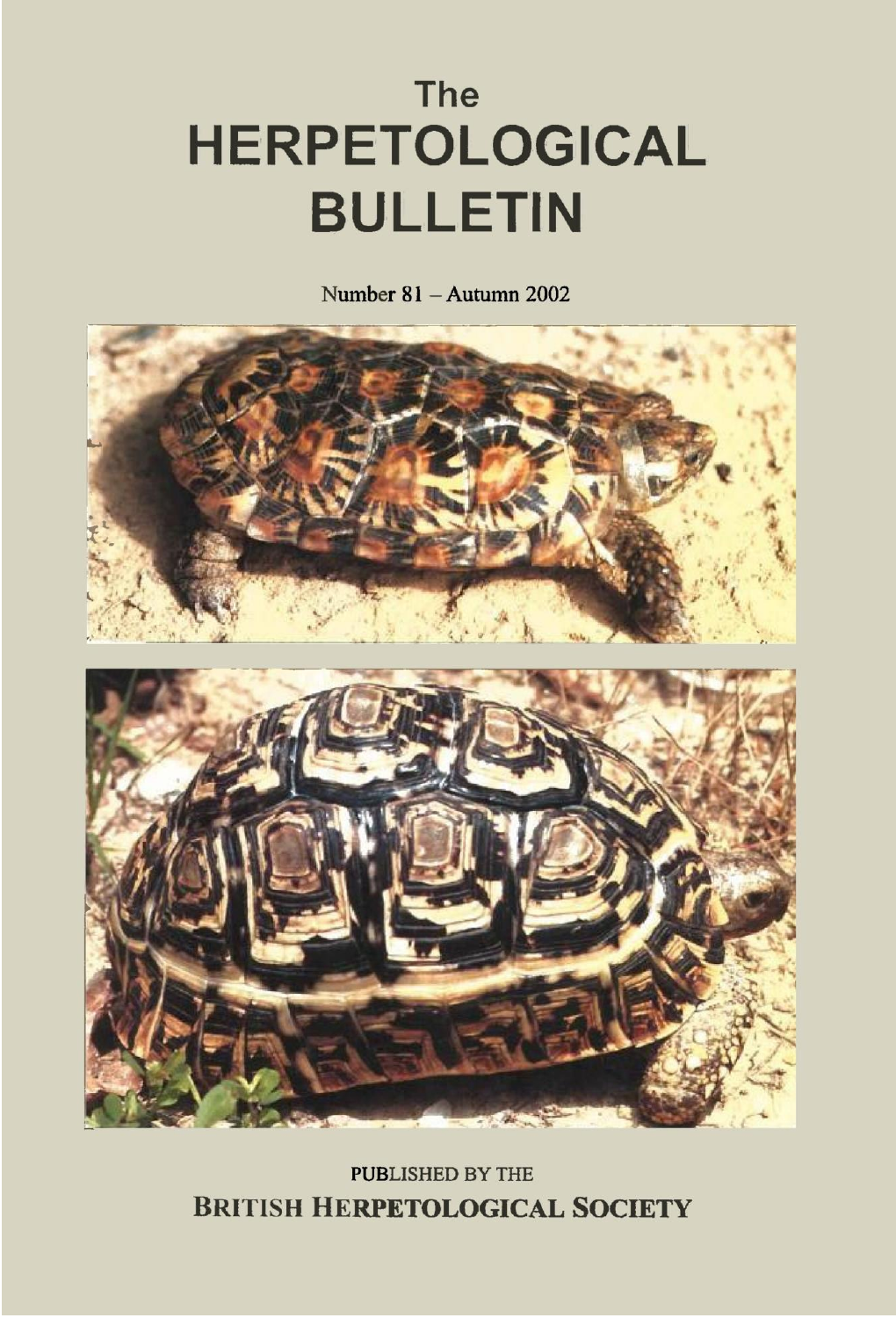# **Reproduction in four species of turtles at the National Zoological Park, Washington D.C., U.S.A.**

#### CARL H. ERNST<sup>1</sup>, ARNDT F. LAEMMERZAHL<sup>1</sup>, MONIKA M. HOLLAND<sup>2</sup>, and ROGER ROSCOE2

*Department of Biology, George Mason University, Fairfax, Virginia 22030, USA.*  <sup>2</sup>*Division of Reptiles and Amphibians, National Zoological Park, Smithsonian Institution, Washington, DC, 20008, USA.* 

SINCE 1986, data have been recorded for<br>Septiles and amphibians reproducing in the INCE 1986, data have been recorded for Reptile House at the National Zoological Park (NZP), Smithsonian Institution, Washington, DC, USA. These records represent an almost untapped wealth of information, and an opportunity to examine the reproductive biology of four species of turtles that have produced a sufficient number of clutches to provide significant data — the aquatic Australian Common Snake-necked Turtle, *Chelodina longicollis,* the aquatic South American Matamata, *Chelus fimbriatus,* the terrestrial African Pancake Tortoise, *Malacochersus tornieri,*  and the terrestrial African Leopard Tortoise, *Geochelone pardalis.* Data concerning these clutches, eggs, and hatchlings are presented below.

#### **METHODS AND MATERIALS**

Husbandry conditions in the Reptile House for all specimens included a 12:12 hour artificial light regime, but overhead windows allow more or less light to enter depending on the season. The heating unit was set at 27°C (80°F); however, the air temperature was usually lowered to 25°C (78°F) because of frequent opening and closing of the outer doors by visiters. Water temperature in aquatic displays was also set at 27°C, but, like the air temperature, was actually about 25°C. The indoor enclosure housing *Geochelone pardalis*  was opened, weather permitting, to an outside yard from mid-April through September so the tortoises could move there to obtain natural sunlight.

*Geochelone pardalis* and *Malacochersus tornieri* were fed a diet of mixed greens, carrots, and sweet potatoes once a day for six days each week. The aquatic turtles, *Chelodina longicollis*  and *Chelus fimbriatus,* were fed different diets: *C. longicollis* was presented chopped earthworms and crickets, ad libitum at least once, but sometimes twice, daily; *C. fimbriatus* had goldfish added to its tank at least once weekly for feeding ad libitum (if all the initial goldfish were consumed, more were added).

The masses of female C. *longicollis, C. fimbriatus,* and *M. tornieri,* and all eggs and hatchlings were measured with a triple-beam balance accurate to 0.1 g; those of the larger female *G. pardalis* were determined with a calibrated bathroom scale. In addition, the length and width of eggs, and hatchling carapace length were measured with dial calipers accurate to 0.1 mm. Straight-line carapace lengths of female turtles were measured with either the dial calipers, or by placing the larger individuals on a meter stick. When possible, other data recorded were oviposition and hatching dates, condition of individual eggs (fertile/infertile), female identification number, and male identification number. Eggs were collected, marked for identification, and arranged in ventilated plastic shoe boxes or Rubber Maid sweater boxes on a 1:1 vermiculate/water media, and were incubated at 27.5-28.5°C (82-84°F) in a Parcifol Incubator. Both temperature and length of incubation were recorded. An attempt was made to determine reproductive effort by calculation of the relative clutch mass (RCM), total clutch mass divided by the postparturient mass of the female turtle (Hirshfield & Tinkle, 1975; Vitt & Congdon, 1978; Shine, 1980; Cuellar, 1984; Seigel & Fitch, 1984; Barron, 1997).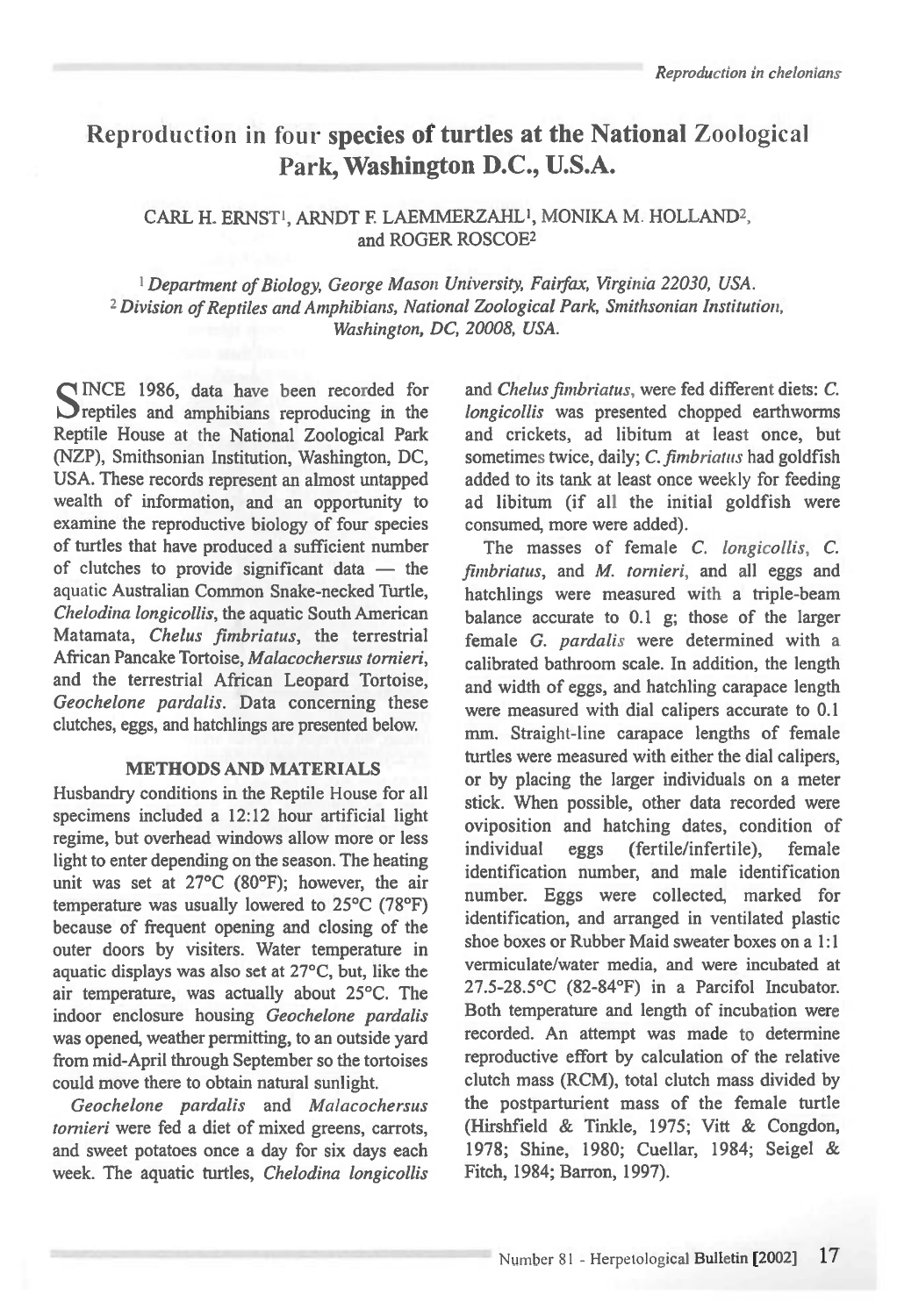Statistical procedures were all done using the SAS system (v. 8.12). Analyses done included standard t-tests, linear regression, spearman rank correlation, and rank regression (Birkes & Dodge, 1993).

#### **RESULTS AND DISCUSSION**

#### *Geochelone pardalis*

Thirty-three clutches containing 299 eggs were produced between 1984 and 1997; however, only females responsible for 17 clutches could accurately be determined--301248 (7), 302454 (5), 304001 (3), 303475 (1), and 301677 (1). Masses recorded for these females averaged 1.82 (1.13- 2.40) kg. Clutch size averaged 9.6 (1-26) eggs. The single egg clutch is a new record, as this tortoise was previously known to lay 5-30 eggs per clutch, and 5-7 clutches per nesting season (Ernst & Barbour, 1989). No correlation between female mass and clutch size was evident. Two of the females that produced more than one clutch laid large clutches alternating with very small clutches: 301248--17 (1990), 24 (1991), 2 (February, 1992), 22 (August, 1992), 2 (November, 1992), 26 (August, 1997), and 20 (September, 1997) eggs in seven clutches, respectively; 302454--16 (1984), 2 (1989), 16 (1992), 11 1993), and 17 (1993) eggs in five clutches, respectively. However, female 304001 did not follow this pattern, producing three clutches of 13 (1990), 9 (1991), and 9 (1992) eggs, respectively. Since several months to years passed between normal clutches and those containing few eggs, no cycle is apparent. Perhaps the eggs in clutches of two were infertile, and merely passed instead of being absorbed. Overall, six (18.8%) clutches contained 1-4 eggs, including the single clutch of four eggs attributed to the largest female (303475, 3.41 kg).

Masses of clutches with no damaged eggs averaged 471 (83.1-1,165.8) g. RCM for the 17 clutches identified with females for whom body masses at the time of oviposition were known averaged 0.285 (0.098-0.333); clutch masses averaged 37.3 (10.9-54.0)% of postpurient female body mass.

Data concerning the eggs are presented in Table 1. No significant differences were found between the dimensions or masses of fertile versus infertile eggs. Regressing average egg and clutch masses on female mass also yielded no significant results.

Eggs were produced in all months, but June and July; 82% were laid from August-January, with most in August (18%) and November-January (45%). Clutch intervals for those laid by the three females mentioned above were: 302454 laid three clutches between 1st September 1992 and 29th October 1993 at a mean interval of 212 (80-344) days; 304001 produced three clutches between 6<sup>th</sup> August 1990 and 8th February 1992 at intervals of 180-359 (mean, 270) days; and 301248 laid five clutches between 4 November 1990 and 4 November 1992 at intervals averaging 175 (89- 334) days, and also laid two clutches of 26 and 20 eggs, respectively, in 35 days in 1997 (16th August-20th September). Incubation averaged 141 (123-176) days.

The fertility rate was 58.1 (10-100)% for clutches with no damaged eggs. The hatching rate was relatively low--28.3 (0-100)% for all clutches; 53.8 (10-100)% in 100% fertile clutches. Seventyfive percent of neonates hatched in December and January (single clutches hatched in February, May and August). Thirteen hatchlings had 43.0-50.2 (mean, 46.0) mm carapace lengths, 39.1-41.4 (mean, 40.2) mm carapace widths, and masses of 22.4-33.7 (mean, 30.1) g. Four had 10-16 (mean, 13.8) mm x 7-17 (mean, 13.3) mm yolk sacs. The ratio of hatchling mass to fertile egg mass averaged 60.6%, and hatchling mass to female body mass averaged 1.6%.

#### *Malacochersus tornieri*

Twenty-five clutches containing 29 eggs were produced between 1986 and 1998; 13 were laid by three females--30272 (6), 304281 (4), and 304728 (3). Masses recorded for females which produced 15 clutches averaged 385.8 (310.6-558.0) g. Clutch size averaged 1.16 (1-3) eggs. Usually only a single egg is laid during an oviposition (Ernst & Barbour, 1989).

The largest female, 30272, laid a clutch of two eggs in 1995, and another of three eggs in 1998; each of her previous four clutches in 1992-1993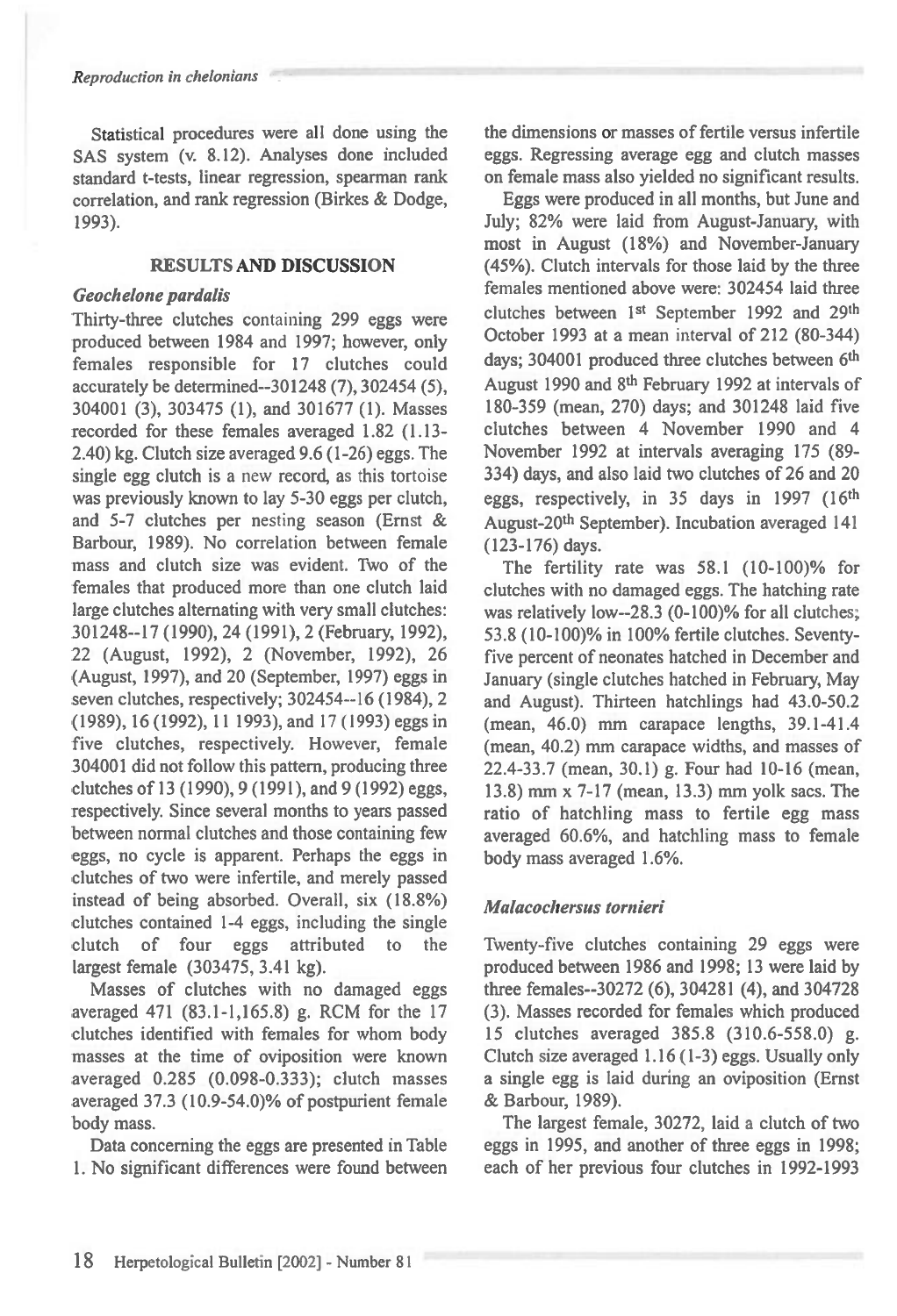contained a single egg. She was heavier in 1995 (545 g) and 1998 (558 g) than in 1992 and 1993 (433-525 g), possibly indicating a direct relationship between clutch size and female body mass. Mass of the clutch containing two eggs was 50 g, compared to 17-26 g for her single egg clutches (the clutch of three eggs had one crushed and could not be compared). Female 304728 produced three single egg clutches at body masses of 366-

| <b>Species</b>        | combined         | fertile          | infertile        |
|-----------------------|------------------|------------------|------------------|
| Geochelone pardalis   |                  |                  |                  |
| egg mass (gm)         | 47.4 (30.1-70.0) | 50.2 (39.0-70.0) | 46.0 (30.1-60.0) |
| egg length (mm)       | 45.4 (38.0-56.8) | 45.6 (40.9-52.6) | 45.3 (38.0-56.8) |
| egg width (mm)        | 41.9 (32.0-48.0) | 42.7 (38.5-46.1) | 41.6 (32.0-48.0) |
| Malacochersus tornei  |                  |                  |                  |
| egg mass (gm)         | 22.3 (16.1-29.4) | 20.8 (16.1-26.0) | 23.9 (20.0-29.4) |
| egg length (mm)       | 43.0 (18.8-55.0) | 43.4 (38.2-48.5) | 42.7 (18.8-55.0) |
| egg width (mm)        | 19.2 (14.0-37.0) | 28.0 (24.6-31.4) | 27.5 (14.0-37.0) |
| Chelodina longicollis |                  |                  |                  |
| egg mass (gm)         | $6.0(0.6-8.4)$   | $6.5(4.7-8.4)$   | $5.2(0.6-8.0)$   |
| egg length (mm)       | 29.6 (14.0-39.9) | 30.2 (20.7-39.9) | 28.5 (14.0-34.0) |
| egg width (mm)        | 18.5 (7.5-29.0)  | 18.9 (12.9-22.4) | 17.8 (7.5-29.0)  |
| Chelus fimbriatus     |                  |                  |                  |
| egg mass (gm)         | 35.1 (15.3-46.2) | 37.7 (31.3-46.2) | 34.9 (15.3-41.0) |
| egg length (mm)       | 39.3 (36.3-47.0) | 39.7 (36.3-42.7) | 39.3 (37.0-47.0) |
| egg width (mm)        | 38.6 (36.5-40.4) | 37.4 (36.5-38.5) | 38.7 (37.0-40.4) |
|                       |                  |                  |                  |

394 g, and female 304281 laid four single egg clutches when 424-499 g.

RCM of nine clutches for which female masses were available and no eggs damaged were 0.030- 0.102 (mean, 0.054). Clutch masses averaged 5.80 (3.05-11.54)% of postpurient female body mass. Individual egg masses averaged 59% of female body mass (fertile eggs, 5.5%; infertile eggs, 6.4%). Regression of both average egg mass and clutch mass on female mass yielded no significant results.

Data on the elongated eggs is presented in Table 1. No significant differences were found when comparing the dimensions and masses of fertile and infertile eggs. The fertility rate was 60.9% for clutches with no damaged eggs.

Oviposition occurred in every month, except August; 87% of the clutches were laid between September and April, with most (40%) in January and February. Female 30272 laid three clutches in 1992 (15<sup>th</sup> January, 15<sup>th</sup> September, 28<sup>th</sup> December) at intervals of 243, 104, and 88 days, respectively; female 304281 laid two clutches in 1994 (12 January, 4 May) 112 days apart, and female 304728 laid clutches on 27th November 1993 and 4th May 1994, 158 days apart. Incubation periods ranged from 154-175 days at 28.5°C to

Table *1.* Mean egg size measurements for all four species discussed. Figures in parentheses are ranges.

122-149 days at 29.5-31.0 $\rm ^{o}C$ . Hatching dates were clustered in January-March (42.8%), but also occurred in June (28.6%) and September (28.6%).

Hatchlings had carapace lengths of 35.9-39.5 (mean, 37.5) mm and masses of 12.0-13.0 (mean, 12.4) g. The ratio of hatchling mass to fertile egg mass averaged 58.5%, and hatchling mass to female body mass averaged 3.2%.

### *Chelodina longicolis*

Thirty-two clutches containing 255 eggs were produced in 1988-1998. Unfortunately, only two of the females that oviposited were identified. Most of the clutches were laid in the water-filled pool of the enclosure housing several females, making it impossible to determine which female was responsible for the clutch. Average mass and carapace length of the six females that probably produced clutches were 722.3 (578-951) g and 19.5 (17.5-24.0) cm, respectively. Female 305339  $(650 \text{ g})$  produced a clutch of four eggs (cluth mass 23.6 g) on 23rd March 1992 (RCM, 0.035), and female 305145 (908 g) laid 10 eggs (six broken) in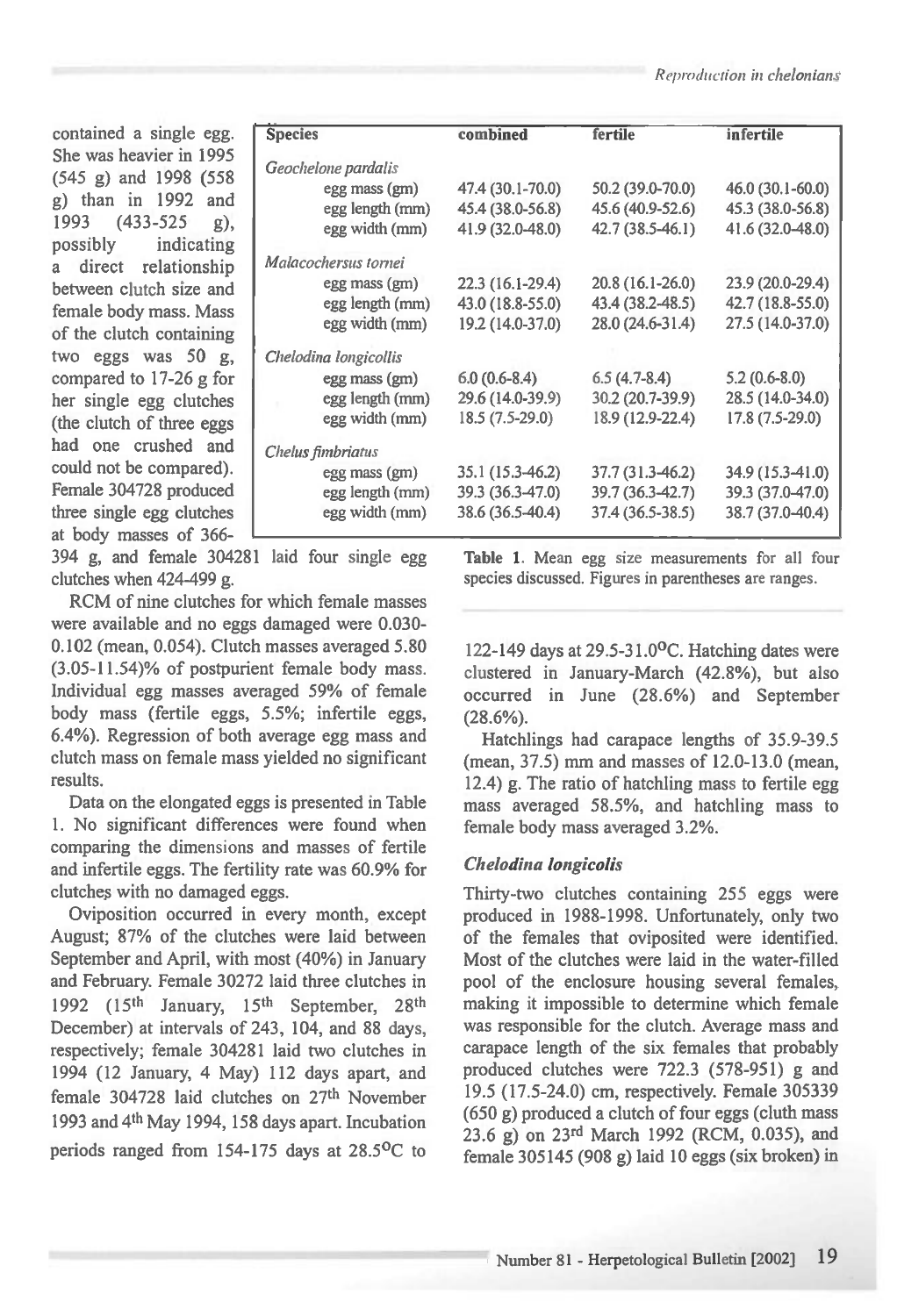

Turtle species bred at the National Zoological Park, Washington. Chelodina longicolis (above) and Chelus fimbriatus (below). See also front cover.

a nest excavated to 10.0 cm deep in a flower planter on 8th March 1994.

Mean clutch size for the 32 clutches (255 eggs) was 8.0 (2-18) eggs; normally 6-24 eggs compose a clutch (Ernst & Barbour, 1989). Masses of 27 complete clutches (no eggs destroyed or damaged) averaged 41.9 (8.0-72.9) g. Measurement and weight data of the elongated eggs are presented in Table 1. Although suspect due to lack of independence, t-tests do indicate that egg length and egg mass differ between fertile and infertile eggs. This was confirmed visually by examination of box-and-whisker plots. Regressions of both average egg mass and clutch mass on female mass yielded no significant results. The mean fertility rate for the 255 eggs was 35.7 (0-100)%, and for clutches containing fertile eggs 54.7 (11.8-100)%. Eight clutches were infertile. One egg (24.9 mm X

19.4 mm  $x$  6.7 g) in a clutch of 18 eggs laid 1st January 1995 contained two embryos.

Oviposition occurred from November to June, and in September. Most clutches 22, 68.8%) were laid between 1st January and 24<sup>th</sup> May, one clutch was laid on 30<sup>th</sup> June, another on 19th September, and five (15.6%) clutches were produced in November-December. Incubation periods ranged from 40-87 (mean, 59) days, depending on the incubation temperature (27.5- 28.5°C). Hatching occurred between 30 January and 26 May, with peaks in March  $(n=21$  days, 39.6%), May  $(n=9 \text{ days}, 17.0\%)$  and June  $(n=13$ days, 24.5%). Eggs hatched on three days (5.7%) in January, four days (7.5%) in February, and three days (5.7%) in April.

Hatchlings had carapace lengths of 21.0-28.1 (mean, 25.5) mm and masses of 2.5-5.6 (mean, 4.5) g. The mean ratio of hatchling mass to fertile egg mass was 55.7%.

## *Chelus fimbriatus*

Nineteen clutches were produced between 1990 and 1999. Only two females were identified as the parent of clutches (12)--30647 (six clutches between 14th August 1990 and 19th August 1996) and 304318 (five clutches between 9th December 1993 and 4 September 1997). These two females were also responsible for two other clutches laid on 18 January 1995 and 29 January 1999, but which female laid which clutch could not be determined. Female body mass at the time of ovipositing these clutches averaged 7.35 (5.40- 11.62) kg. The larger female (30647) produced the following clutches: August 1990 (2 eggs), September 1990 (13 eggs), June 1991 (2 eggs), December-January 1992/1993 (12 eggs), August 1995 (7 eggs), and August 1996 (11 eggs). The